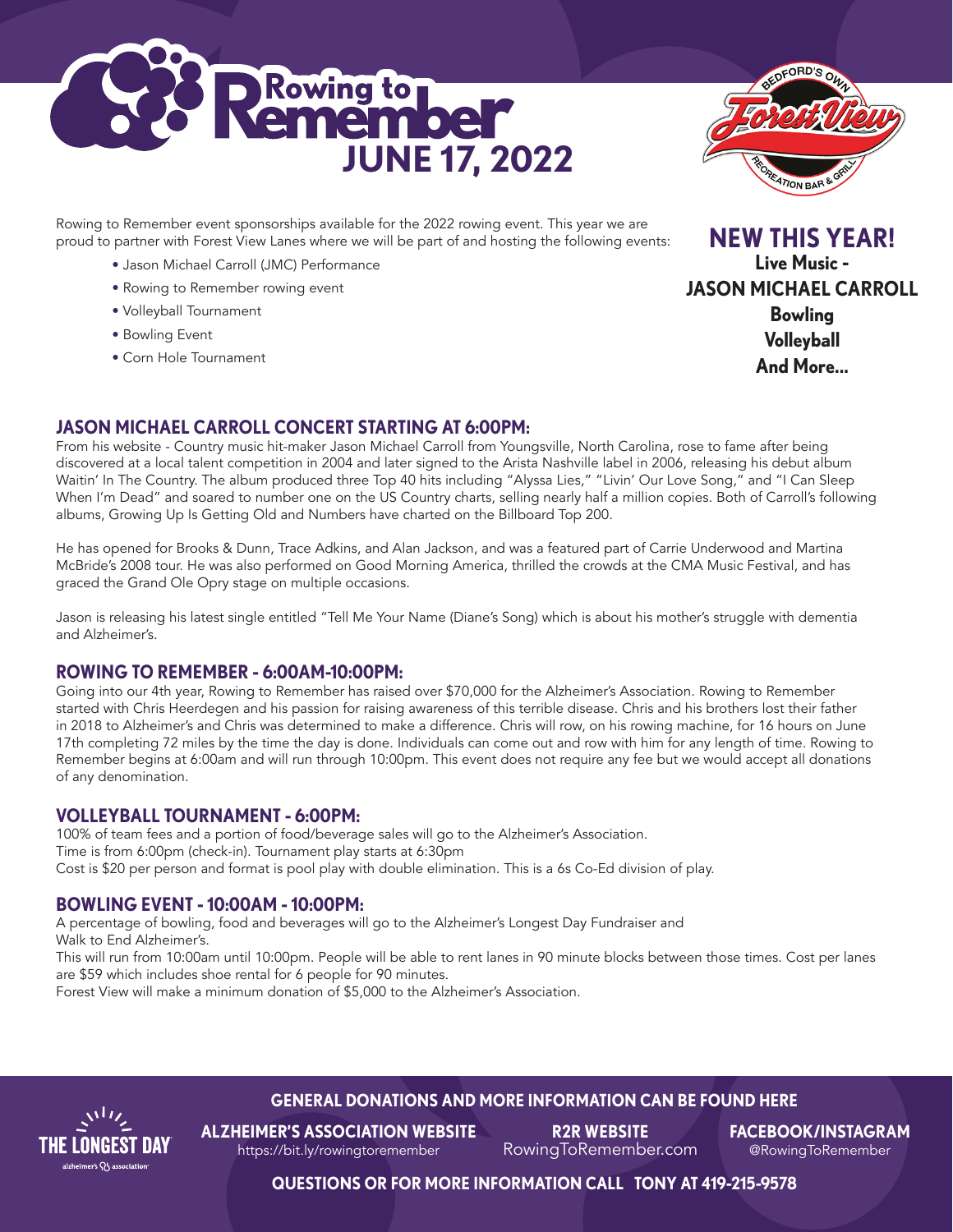



# **HOW CAN YOU HELP?**

# **R2R SPONSORSHIP OPPORTUNITIES**

# Presenting Sponsors: \$5,000 2 Available (\$10,000 becomes sole presenter)

Name recognition as Rowing to Remember Presenting sponsor.

Name on:

- Name/Logo Stage banner
- Name/Logo Large tent banner
- Name/Logo on T-shirt
- Name/Logo mention on all social media and listed on website
- 10 Complimentary tickets to JMC show

## Stage Sponsor: \$4,000 - 1 Available

- Name/Logo on stage banner along front of the stage
- Name/Logo on Rowing tent banner
- Name/Logo on T-shirt
- Name/Logo mentioned on social media and website
- 5 Complimentary tickets to JMC show

## Flag Banner Sponsor: \$500

- Personal flag banner that will be placed around venue
- Name/Logo on T-shirt
- Name/Logo mentioned on social media and website
- 2 Complimentary tickets to JMC show

#### Rowing Sponsor: \$300 (per rowing machine) 7 Available

- Name/Logo on rowing machine. Removable cling graphic on a rowing machine
- Name/Logo on rowing tent banner
- Name/Logo on T-shirt
- 2 Complimentary tickets to JMC show

## Supporting Sponsor: \$100

- Name only on t-shirt if space allows
- Name only on Supporting sponsor thank you board
- Name only mention on website

#### Raffle Sponsor - Value determined by donating company

 • Basket put together by donor to be raffled off through ticket sales.



## **GENERAL DONATIONS AND MORE INFORMATION CAN BE FOUND HERE**

**ALZHEIMER'S ASSOCIATION WEBSITE** https://bit.ly/rowingtoremember

**R2R WEBSITE**  RowingToRemember.com **FACEBOOK/INSTAGRAM** @RowingToRemember

**QUESTIONS OR FOR MORE INFORMATION CALL TONY AT 419-215-9578**